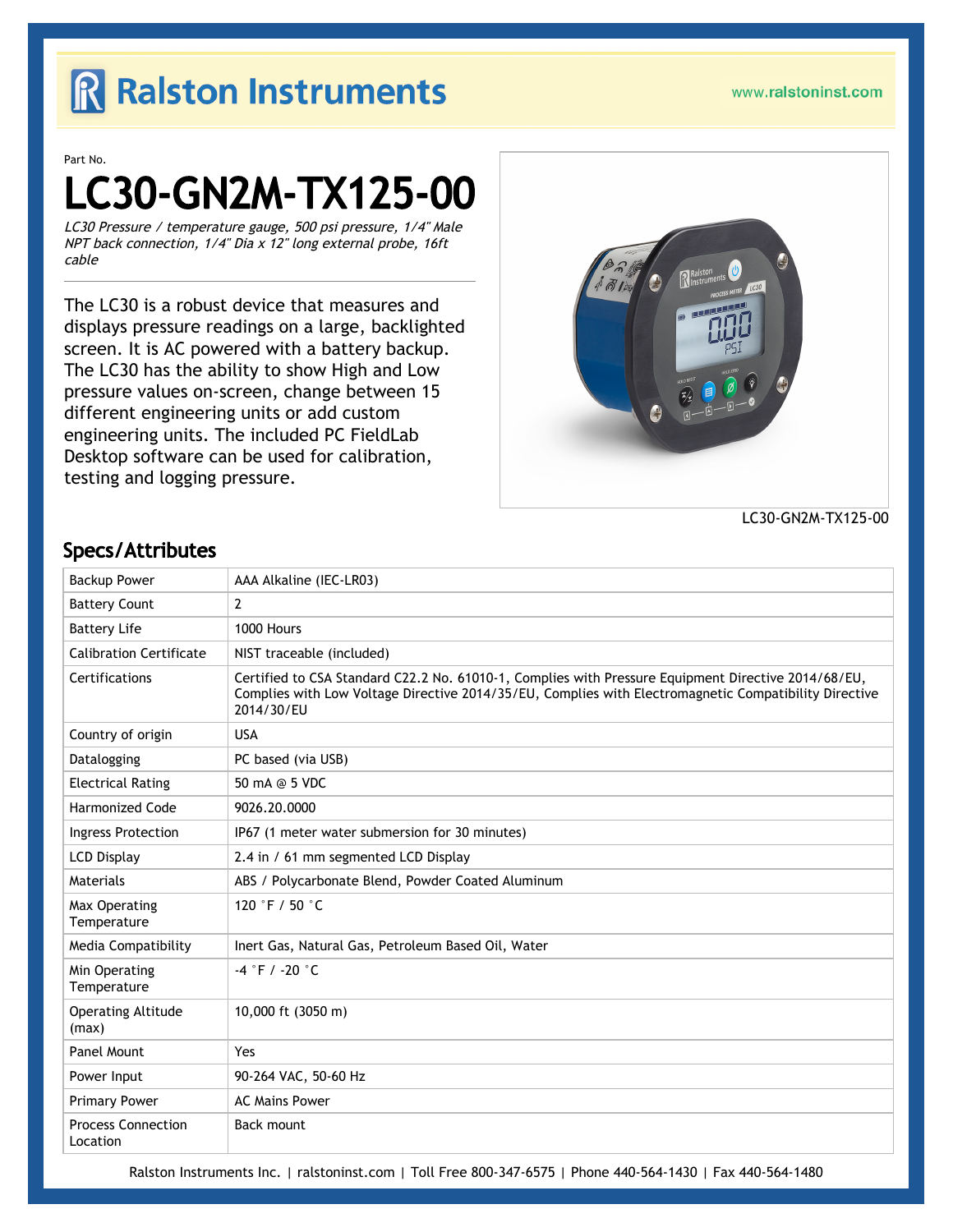# R Ralston Instruments

## Specs/Attributes

| <b>Protection Class</b>     | Pollution Degree 2 (UL / IEC 61010-1)                                                                       |
|-----------------------------|-------------------------------------------------------------------------------------------------------------|
| Relative Humidity           | 0% to 90% (-10 to 35 °C), 0% to 70% (35 to 50 °C)                                                           |
| Temperature<br>Compensation | None                                                                                                        |
| <b>USB Connection</b>       | USB (Micro B)                                                                                               |
| W1 Radio Installed          | No                                                                                                          |
| <b>Wetted Materials</b>     | 316 Stainless Steel                                                                                         |
| Connector End 1             | 1/4" Male NPT (ASME B1.20.1)                                                                                |
| Weight                      | 12.6 oz / 355 grams                                                                                         |
| <b>Dimensions</b>           | H: 1.75 in $(4.45 \text{ cm}) \times W$ : 3.4 in $(8.64 \text{ cm}) \times D$ : 4.1 in $(10.41 \text{ cm})$ |

### Sensor A (Back)

| Sensor Type                               | <b>Pressure Sensor</b>                                                                                                                                                                                                          |
|-------------------------------------------|---------------------------------------------------------------------------------------------------------------------------------------------------------------------------------------------------------------------------------|
| Wrench Size                               | $7/8$ In<br>$23$ mm                                                                                                                                                                                                             |
| <b>Measurement Type</b>                   | Gauge Pressure                                                                                                                                                                                                                  |
| Max Pressure                              | 500 PSI / 35 bar / 3.50 MPa                                                                                                                                                                                                     |
| <b>Wetted Materials</b>                   | 316 Stainless Steel                                                                                                                                                                                                             |
| Max Storage<br>Temperature                | 165 °F / 75 °C                                                                                                                                                                                                                  |
| Min Storage<br>Temperature                | $-40$ °F / $-40$ °C                                                                                                                                                                                                             |
| <b>Burst Pressure</b>                     | 2000 PSI / 140 bar / 14 MPa                                                                                                                                                                                                     |
| Country of origin                         | <b>USA</b>                                                                                                                                                                                                                      |
| Media Compatibility                       | Air, Alcohol, Antifreeze, Ethylene Glycol, Hydraulic Oil, Inert Gas, Mineral Oil, Natural Gas, Petroleum<br>Based Oil, Skydrol, Windshield washer fluid, Transmission fluid, Light motor oil, Ralston Calibration Oil,<br>Water |
| <b>Accuracy - Pressure</b><br>Measurement | $+/-$ 0.1% of Full Scale (ASME B40.100 Grade 4A/ISO Class 0.1)                                                                                                                                                                  |
| Max Operating<br>Temperature              | 120 °F / 50 $^{\circ}$ C                                                                                                                                                                                                        |
| Min Operating<br>Temperature              | $-4$ °F / -20 °C                                                                                                                                                                                                                |
| <b>Process Connection</b>                 | 1/4" Male NPT                                                                                                                                                                                                                   |
| <b>Engineering Units</b>                  | atm, bar, cmH2O @4°C, inH2O @39°C, kPa, MPa, mbar, psi, inHg @39°F, kgf / cm^2, mmHg @0°C, Torr,<br>mmH2O @4 $^{\circ}$ C, ftH2O @39 $^{\circ}$ F, cmHg @ 0 $^{\circ}$ C, oz / in $^{\circ}$ 2                                  |

## Sensor B (Back)

| Max Probe Temperature   | 300 °F / 150 °C                                                                       |
|-------------------------|---------------------------------------------------------------------------------------|
| Min Probe Temperature   | -22 °F / -30 °C                                                                       |
| <b>Thermal Probe</b>    | $1/4$ in / 6.35 mm diameter, 12 in / 30.5 cm long, external cable, 20 ft / 6.1 m long |
| <b>Wetted Materials</b> | 316 Stainless Steel                                                                   |
| Measurement Type        | Temperature                                                                           |
| Media Compatibility     | Air, Inert Gas, Natural Gas, Petroleum Based Oil, Water                               |

Ralston Instruments Inc. | [ralstoninst.com](https://www.ralstoninst.com) | Toll Free 800-347-6575 | Phone 440-564-1430 | Fax 440-564-1480